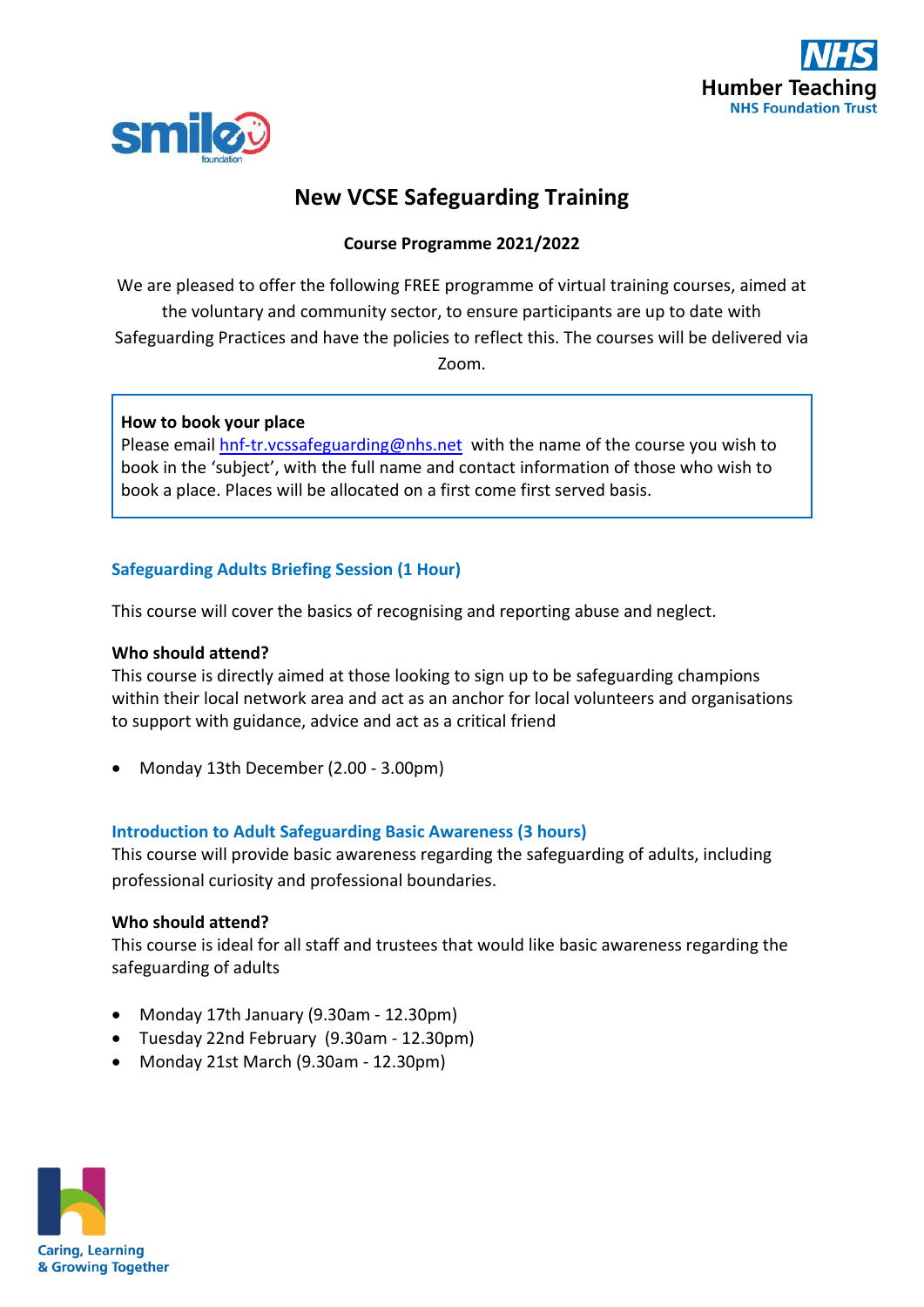

## **Introduction to Adult and Children Safeguarding (6 hours)**

This course will provide basic awareness regarding the safeguarding of both adults and children, including professional curiosity and professional boundaries

#### **Who should attend?**

This course is ideal for all staff and trustees that would like basic awareness regarding the safeguarding of both adults and children.

- Thursday 13th January (9.30am 3.30pm)
- Thursday 31st March (9.30am 3.30pm)

## **Safeguarding Policy and Procedure Workshop (3 hours)**

This workshop focuses on the basic structure of safeguarding policy and follow a progression from front line workers to manager, exploring the concept of the policy being sectional based on what specific staff groups and employees need to know.

- Monday 13th December (9.30am 12.30pm)
- Monday 17th January (1.30pm 4.30pm)

The workshop will focus on the basic structure of a safeguarding policy and follow a progression from front line workers to managers, exploring the concept of the policy being sectional based on what specific staff groups/ workers need to know. A simple to complex process.

Covering the knowledge and general approach, asking all attendees to go away and review their policies and procedures and make any changes. A second workshop will follow to allow for discuss and feedback gained in workshop 1 allowing the organisations represented to come back with questions and an opportunity for general discussions re advice and guidance as a group. Support will be further offered on review of policies for individual organisation who request the additional help is identified.

#### **Designated Lead –– Adult Safeguarding Session (3 hours)**

This course covers Section 42 (10) and (2) of The Care Act, including referring safeguarding cases, dealing.

#### **Who should attend?**

This course is ideal for anyone who is the designated lead for adult safeguarding or anyone responsible for referring or managing safeguarding concerns.

- Monday 22nd November (9.30am 12.30pm)
- Monday 24th January (9.30am 12.30pm)
- Tuesday 22nd February (1.30pm 4.30pm)